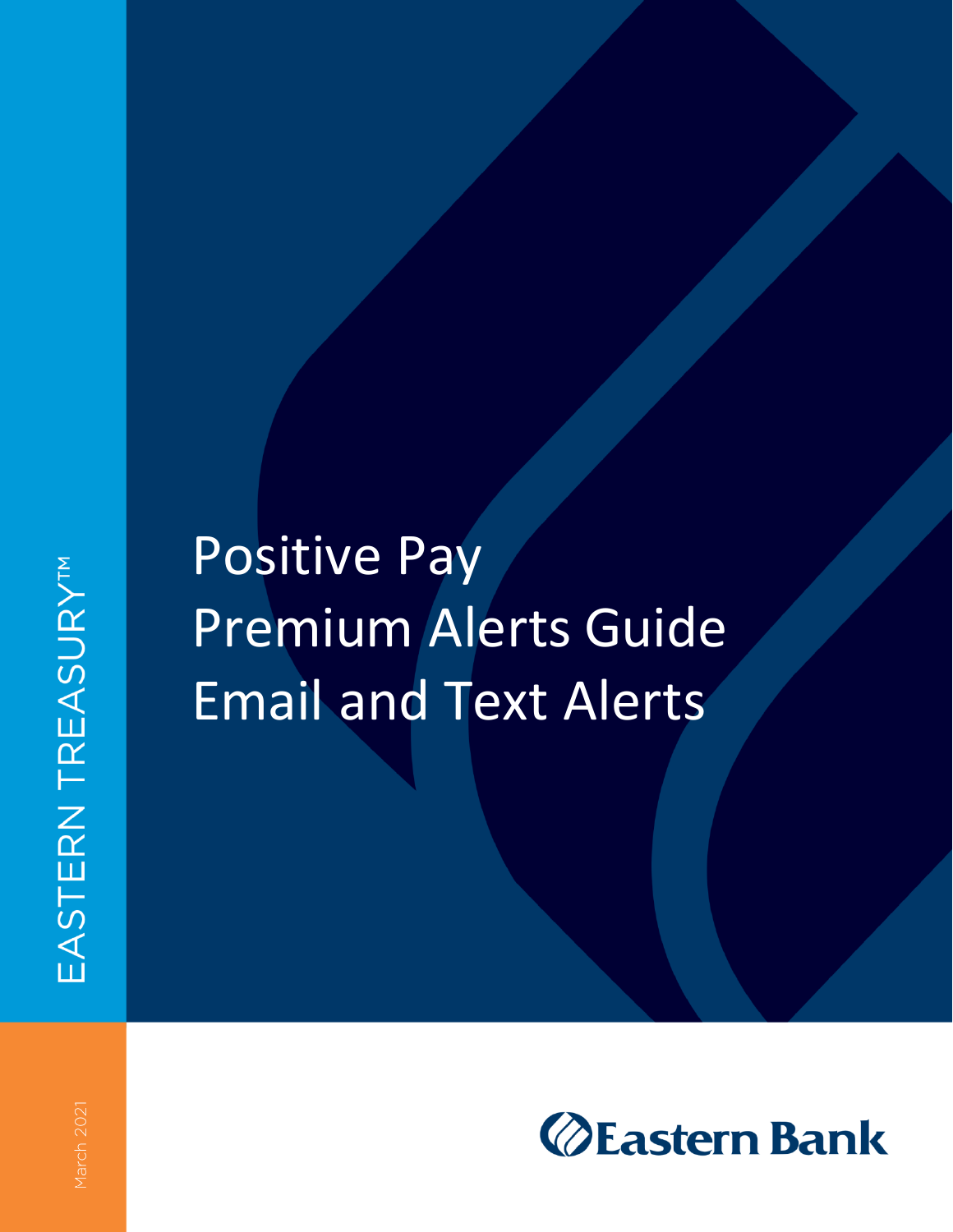## **POSITIVE PAY PREMIUM ALERTS**

Positive Pay Alerts are an important aspect of the fraud prevention aspects of the Positive Pay service by alerting users of daily Check and ACH exceptions, pending issue file approvals or errors and various administrative changes.

Alerts have been enhanced, providing a new branded look to email alerts and expanded customer service contact information.

Text Alerts are an added communication channel to received Positive Pay Alerts. Text Alerts are optional and both email and text can be chosen for all or just some Alerts.

#### **EXAMPLE OF ENHANCED EMAIL ALERT:**

- **1.** The Eastern Bank logo is displayed, and Eastern Bank is the sender of Alerts, providing assurance the email alert is from Eastern Bank.
- **2.** Customer Service contact information is displayed.

| Telephone Number Changed                                                                                                                                                                                                                                                                                                                                                                                                                                                                                                                                |                  |                    |           |                              |  |
|---------------------------------------------------------------------------------------------------------------------------------------------------------------------------------------------------------------------------------------------------------------------------------------------------------------------------------------------------------------------------------------------------------------------------------------------------------------------------------------------------------------------------------------------------------|------------------|--------------------|-----------|------------------------------|--|
| Eastern Bank <businessservicesteam@easternbank.com></businessservicesteam@easternbank.com>                                                                                                                                                                                                                                                                                                                                                                                                                                                              |                  | $\leftarrow$ Reply | Reply All | $\rightarrow$ Forward        |  |
| B<br>ø<br>То<br>Marianne                                                                                                                                                                                                                                                                                                                                                                                                                                                                                                                                |                  |                    |           | Fri 3/12/2021 5:26 PM        |  |
| Retention Policy 6 Month Inbox (6 months)                                                                                                                                                                                                                                                                                                                                                                                                                                                                                                               | Expires 9/8/2021 |                    |           |                              |  |
| [External Email] Use caution with links and attachments.                                                                                                                                                                                                                                                                                                                                                                                                                                                                                                |                  |                    |           |                              |  |
|                                                                                                                                                                                                                                                                                                                                                                                                                                                                                                                                                         |                  |                    |           |                              |  |
| <b>ØEastern Bank</b>                                                                                                                                                                                                                                                                                                                                                                                                                                                                                                                                    |                  |                    |           |                              |  |
| JOIN US FOR GOOD                                                                                                                                                                                                                                                                                                                                                                                                                                                                                                                                        |                  |                    |           |                              |  |
|                                                                                                                                                                                                                                                                                                                                                                                                                                                                                                                                                         |                  |                    |           |                              |  |
| EASTERN ADVANCED MIGRATION                                                                                                                                                                                                                                                                                                                                                                                                                                                                                                                              |                  |                    |           |                              |  |
| Maria                                                                                                                                                                                                                                                                                                                                                                                                                                                                                                                                                   |                  |                    |           |                              |  |
| Your Mobile phone number for Internet Banking was successfully changed from Work: (781) 605-8 [16] Your Mobile: (781) 605-8                                                                                                                                                                                                                                                                                                                                                                                                                             |                  |                    |           | on 03/12/2021 05:18 PM (ET). |  |
|                                                                                                                                                                                                                                                                                                                                                                                                                                                                                                                                                         |                  |                    |           |                              |  |
| Please do not respond to this e-mail. For more information contact Customer Support at 1-800-333-8000.                                                                                                                                                                                                                                                                                                                                                                                                                                                  |                  |                    |           |                              |  |
| Eastern Bank, Customer Service Center<br>P.O. Box 391, Lynn, MA 01903-0491<br>Eastern Bank / Member FDIC                                                                                                                                                                                                                                                                                                                                                                                                                                                |                  |                    |           |                              |  |
| The information contained in this electronic communication is intended to be sent only to the stated recipient and may contain information that is CONFIDENTIAL, privileged or<br>otherwise protected from disclosure under applicable law. If the reader of the message is not the intended recipient or the intended recipient's agent, you are hereby notified that<br>any dissemination, distribution or copying of the information is strictly prohibited. If you are not the intended recipient, please contact the sender and delete all copies, |                  |                    |           |                              |  |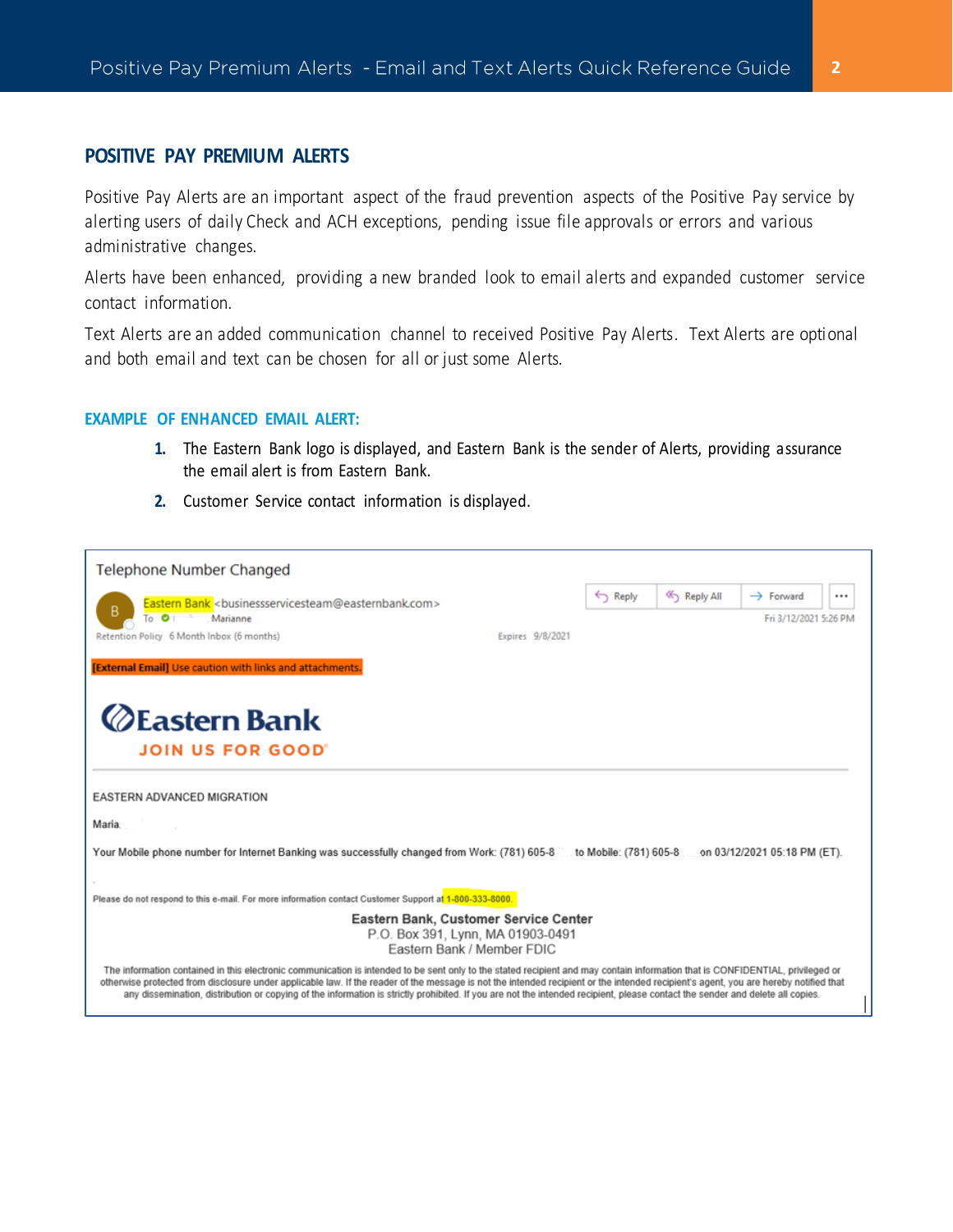# **TEXT ALERTS SETUP**

#### **SETTING UP TEXT ALERTS IS A 2 STEP PROCESS:**

- **1.** Add a Mobile phone number to Contact Preferences.
- **2.** Enable Mobile for each Alert and for each Account set up for Positive Pay.

## **Access Positive Pay through Eastern Treasury**

| Welcome | Account Services                                                                 | Administration $\blacktriangledown$            |                     |                                                  |
|---------|----------------------------------------------------------------------------------|------------------------------------------------|---------------------|--------------------------------------------------|
|         | <b>Account Service</b>                                                           | <b>Communications</b><br>Mail and alerts       |                     |                                                  |
|         | The Account Services section fa                                                  | Sent mail<br>Manage alerts                     | aging accounts.     |                                                  |
|         | <b>ACH Positive Pay</b><br>Examine questionable ACH del<br>Manage exceptions     | Contact us<br>Forms and documents              | he (pay or reject). | Manage payment rules                             |
|         | <b>Exceptions status</b>                                                         | <b>Self Administration</b>                     |                     |                                                  |
|         | <b>Positive Pay</b>                                                              | Manage contact preferences<br>Manage favorites |                     |                                                  |
|         | Examine questionable checks o<br><b>Manage exceptions</b><br><b>Enter issues</b> | View user activity report                      | (pay or reject).    | <b>Exception decisions</b><br>Outstanding issues |
|         | <b>Import issues</b><br><b>Import decisions</b>                                  |                                                |                     | <b>Stale issues</b><br><b>Issue status</b>       |
|         | <b>Update issues</b><br><b>Approve issues</b>                                    |                                                |                     | <b>Approve decision files</b>                    |

# **STEP 1: Add a Mobile phone number to Contact Preferences**

#### **Navigate to Self Administration - Manage contact preferences**

Personal Preferences screen will display

| <b>ZEastern Bank</b>                                                                  |                                                                                                                                                                                                                                                                                                                                                                                                                                                                                                                                                                                                                                                                                                                                                                                                                                                                                                                                                                                                                                                                                                                                                    |  |  |  |  |
|---------------------------------------------------------------------------------------|----------------------------------------------------------------------------------------------------------------------------------------------------------------------------------------------------------------------------------------------------------------------------------------------------------------------------------------------------------------------------------------------------------------------------------------------------------------------------------------------------------------------------------------------------------------------------------------------------------------------------------------------------------------------------------------------------------------------------------------------------------------------------------------------------------------------------------------------------------------------------------------------------------------------------------------------------------------------------------------------------------------------------------------------------------------------------------------------------------------------------------------------------|--|--|--|--|
| Welcome                                                                               | Account Services ▼ Administration ▼                                                                                                                                                                                                                                                                                                                                                                                                                                                                                                                                                                                                                                                                                                                                                                                                                                                                                                                                                                                                                                                                                                                |  |  |  |  |
| Manage contact<br>preferences<br><b>Manage favorites</b><br>View user activity report | <b>Personal Preferences</b><br>E-mail                                                                                                                                                                                                                                                                                                                                                                                                                                                                                                                                                                                                                                                                                                                                                                                                                                                                                                                                                                                                                                                                                                              |  |  |  |  |
|                                                                                       | The primary e-mail address listed below will be used for bank communications such as alerts and electronic statement notifications.<br>A secondary e-mail address can be added for use as an optional or backup e-mail.<br>Primary e-mail address:<br>@easternbank.com<br>Change this address<br>Secondary e-mail address (optional): No secondary e-mail address on file<br>Change this address<br><b>Telephone</b>                                                                                                                                                                                                                                                                                                                                                                                                                                                                                                                                                                                                                                                                                                                               |  |  |  |  |
|                                                                                       | The telephone numbers listed below may be used to contact or notify you for security reasons.<br>Mobile telephone numbers in (xxx) xxx-xxxx format can be used for alert notifications that you select to receive as text messages. Select the mobile number you want to use for text message alerts below. Your alert subscrip<br>welcome message at the selected number. To manage your alert subscriptions, go to Manage Alerts.<br>If you choose to receive text messages, you are agreeing to the Text Message Terms and Conditions and our posted Privacy. Messages and Data Rates May Apply, see your Carrier for details. The frequency of text messages will<br>change your alert selections at any time. Messages can be discontinued by removing your mobile phone number, changing your alert selections, or by sending STOP as a reply to an alert message or directly to 20736. Messages<br><b>Bank Alerts</b><br>For additional assistance, type HELP in response to a message from 20736 or send an email to businessservicesteam@eastermbank.com. You can also contact us in Secure email using the Contact us Link on this site. |  |  |  |  |
|                                                                                       | Telephone number:<br>Mobile: (781) 605-8.<br>Use with alerts<br>Change<br>Add additional telephone number<br>Save changes Do not save changes                                                                                                                                                                                                                                                                                                                                                                                                                                                                                                                                                                                                                                                                                                                                                                                                                                                                                                                                                                                                      |  |  |  |  |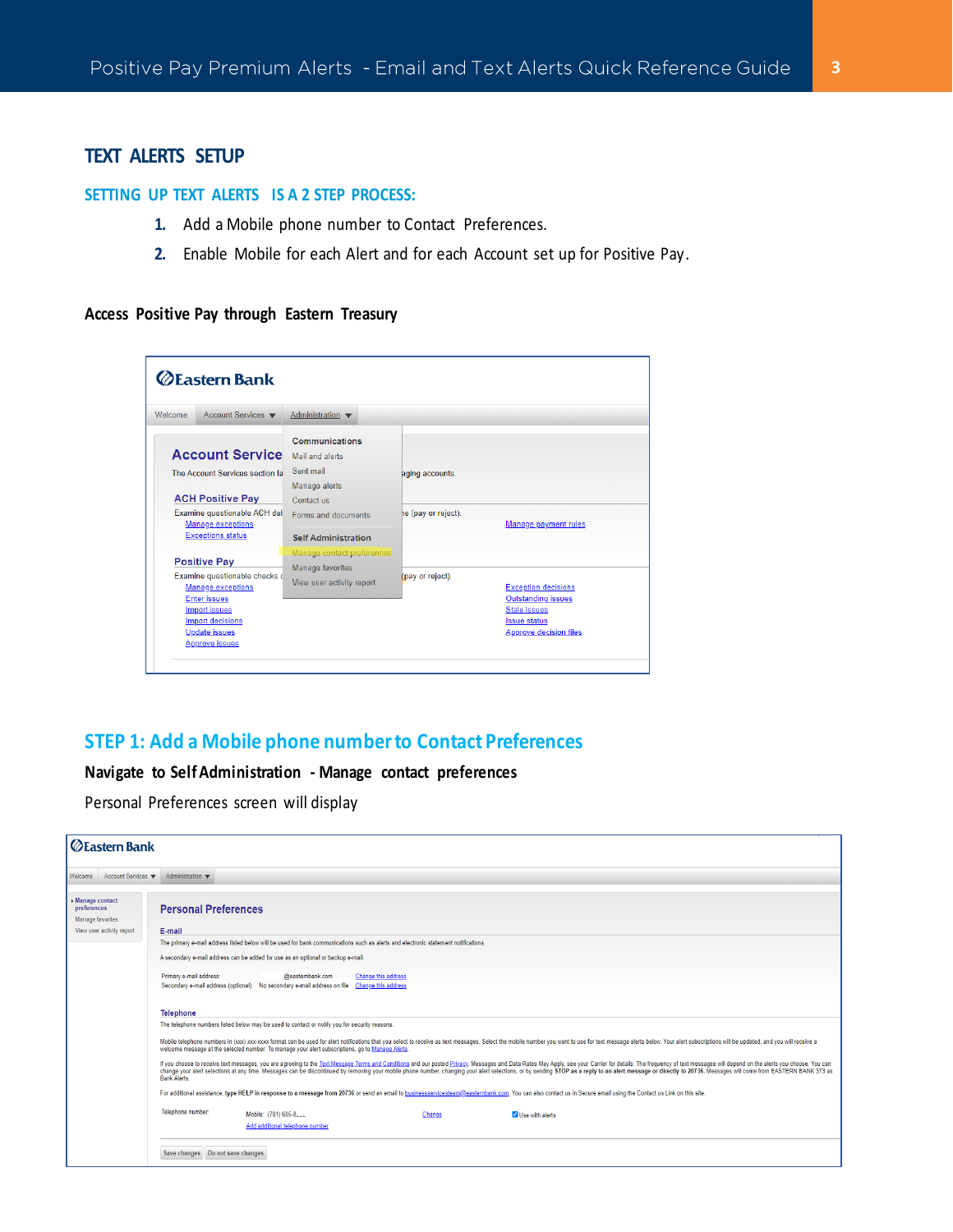#### Within the **Telephone** section click < **Change** >

| <b>Telephone</b>                                                                                                                                                                                                                                                                                                                                              |
|---------------------------------------------------------------------------------------------------------------------------------------------------------------------------------------------------------------------------------------------------------------------------------------------------------------------------------------------------------------|
| The telephone numbers listed below may be used to contact or notify you for security reasons.                                                                                                                                                                                                                                                                 |
| Mobile telephone numbers in (xxx) xxx-xxxx format can be used for alert notifications that you select to receive as text messages. Select the mobile number you want to<br>welcome message at the selected number. To manage your alert subscriptions, go to Manage Alerts.                                                                                   |
| If you choose to receive text messages, you are agreeing to the Text Message Terms and Conditions and our posted Privacy. Messages and Data Rates May Apply, see<br>change your alert selections at any time. Messages can be discontinued by removing your mobile phone number, changing your alert selections, or by sending STOP as<br><b>Bank Alerts.</b> |
| For additional assistance, type HELP in response to a message from 20736 or send an email to businessservicesteam@easternbank.com. You can also contact us in                                                                                                                                                                                                 |
| Telephone number:<br>Mobile: (781) 605-8<br>Change<br>Use with alerts<br>Add additional telephone number                                                                                                                                                                                                                                                      |
| Do not save changes<br>Save changes                                                                                                                                                                                                                                                                                                                           |

## **The Telephone dialog box will open -**

- **1.** Open the "Label" dropdown and choose Mobile.
- **2.** Enter the mobile "Telephone Number" being used for text alerts.
- **3.** Click **SAVE** changes.

| ibar<br>il a               |                                                                                            | $\times$                                                                                                        |  |
|----------------------------|--------------------------------------------------------------------------------------------|-----------------------------------------------------------------------------------------------------------------|--|
|                            | $\times$<br><b>Telephone Number</b>                                                        | <b>Telephone Number</b>                                                                                         |  |
| t or                       | Enter or update telephone number information and click "Save changes."                     | Enter or update telephone number information and click "Save changes."                                          |  |
| use<br> ale<br> th<br> dis | Mobile<br>$\check{ }$<br>Label:<br><b>UNITED STATES</b><br>$\checkmark$<br>Country/region: | Mobile<br>Label:<br>$\check{ }$<br><b>Work</b><br>$\checkmark$<br>Country/region:<br>Work2<br>Telephone Number: |  |
|                            | 7816058<br><b>Telephone Number:</b><br>(Area/city code and local number)                   | <b>Mobile</b><br>al number)<br>Mobile <sub>2</sub>                                                              |  |
| ssa                        | Extension (optional):                                                                      | Home<br>Extension (optional):<br>Other                                                                          |  |
| <b>nu</b>                  | Save changes Do not save changes                                                           | Save changes Do not save changes                                                                                |  |
|                            |                                                                                            |                                                                                                                 |  |

- **4.** The Telephone main screen will display, click the **"Use with alerts"** checkbox
- **5.** Click **Save changes**

| <b>Telephone</b>                                                                                                                                                                                                                                                                                                                                              |  |  |  |  |
|---------------------------------------------------------------------------------------------------------------------------------------------------------------------------------------------------------------------------------------------------------------------------------------------------------------------------------------------------------------|--|--|--|--|
| The telephone numbers listed below may be used to contact or notify you for security reasons.                                                                                                                                                                                                                                                                 |  |  |  |  |
| Mobile telephone numbers in (xxx) xxx-xxxx format can be used for alert notifications that you select to receive as text messages. Select the mobile number you want to<br>welcome message at the selected number. To manage your alert subscriptions, go to Manage Alerts.                                                                                   |  |  |  |  |
| If you choose to receive text messages, you are agreeing to the Text Message Terms and Conditions and our posted Privacy. Messages and Data Rates May Apply, see<br>change your alert selections at any time. Messages can be discontinued by removing your mobile phone number, changing your alert selections, or by sending STOP as<br><b>Bank Alerts.</b> |  |  |  |  |
| For additional assistance, type HELP in response to a message from 20736 or send an email to businessservicesteam@easternbank.com. You can also contact us in                                                                                                                                                                                                 |  |  |  |  |
| Telephone number:<br>Mobile: (781) 605-8<br>Change<br>Use with alerts                                                                                                                                                                                                                                                                                         |  |  |  |  |
| Add additional telephone number<br>Do not save changes<br>Save changes                                                                                                                                                                                                                                                                                        |  |  |  |  |
|                                                                                                                                                                                                                                                                                                                                                               |  |  |  |  |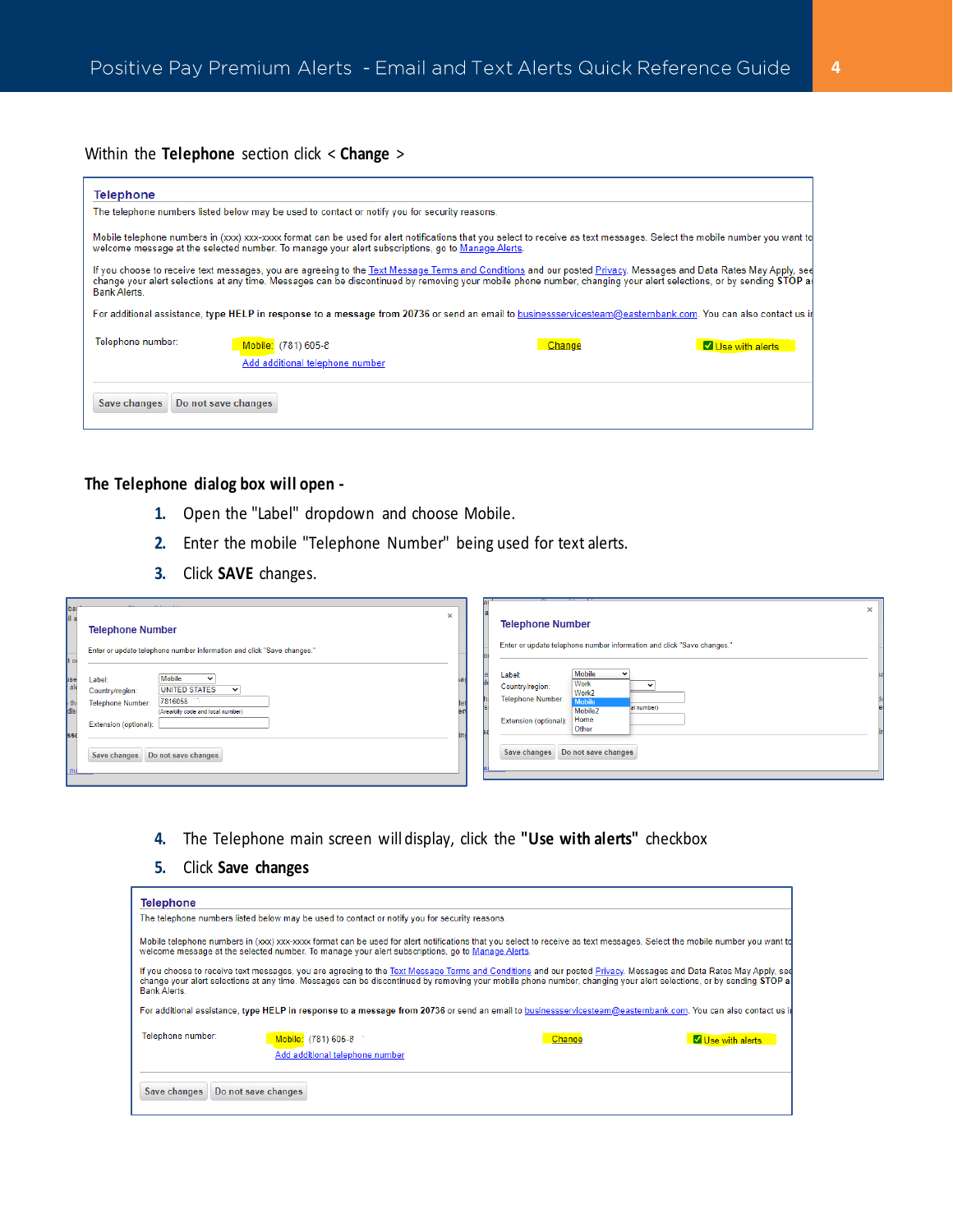#### **ABOUT TEXT MESSAGES**

#### **Text Messages**

- **1.** An **OPT-IN** text will be received when a Mobile telephone number has been enabled.
- **2.** All text alerts will originate from **# 20736.**
- **3.** Text **HELP** to receive a reply text with the Business Service Team telephone # 1-800-333-8000.





- **4.** Text **STOP** to disable text alerts or uncheck **in Personal Preferences**
- **5.** An **OPT-OUT** text message will be sent

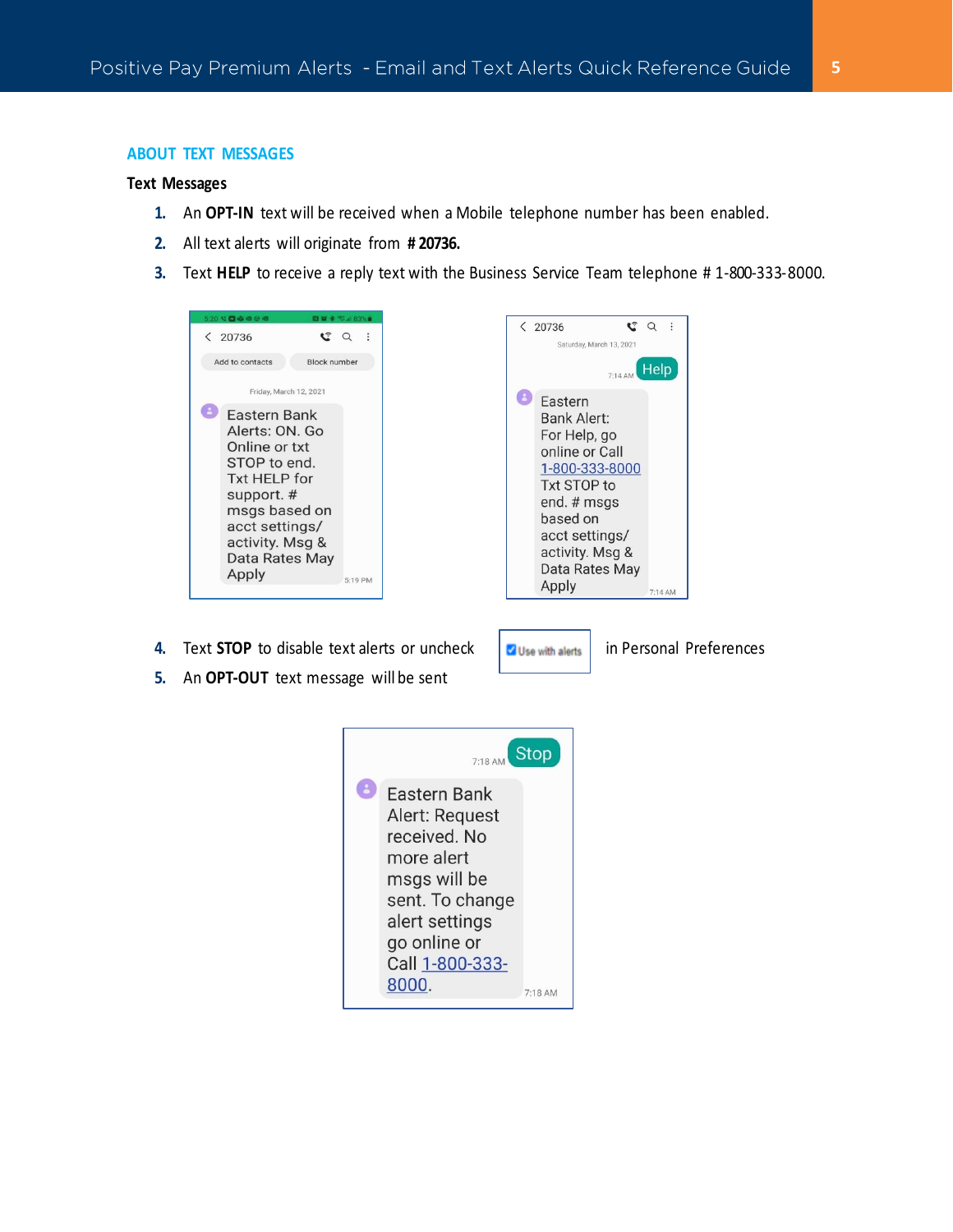# **Step 2: Enable Text for each Alert and each Account set up In Positive Pay**

Navigate to Self Administration > Mange Alerts

| Welcome | Account Services $\blacktriangledown$                                        | Administration $\blacktriangledown$                      |                     |                                                                      |
|---------|------------------------------------------------------------------------------|----------------------------------------------------------|---------------------|----------------------------------------------------------------------|
|         | <b>Account Service</b>                                                       | Communications<br>Mail and alerts                        |                     |                                                                      |
|         | The Account Services section fa                                              | Sent mail<br>Manage alerts                               | aging accounts.     |                                                                      |
|         | <b>ACH Positive Pay</b><br>Examine questionable ACH del<br>Manage exceptions | Contact us<br>Forms and documents                        | he (pay or reject). | Manage payment rules                                                 |
|         | <b>Exceptions status</b><br><b>Positive Pay</b>                              | <b>Self Administration</b><br>Manage contact preferences |                     |                                                                      |
|         | Examine questionable checks o<br>Manage exceptions<br><b>Enter issues</b>    | Manage favorites<br>View user activity report            | (pay or reject).    | <b>Exception decisions</b><br>Outstanding issues                     |
|         | <b>Import issues</b><br><b>Import decisions</b><br>Update issues             |                                                          |                     | <b>Stale issues</b><br><b>Issue status</b><br>Approve decision files |

#### Manage Alerts screen displays

#### **Manage Alerts**

| Use this page to manage the alerts you receive and how you receive them. You can add new alerts, change existing alerts, or delete non-mandatory alerts. Enabled alerts are always delivered to your online banking mailbox. A<br>depend upon the contact information you enter in Personal Preferences.                                                                                                                                                                                                                     |         |                   |                 |  |
|------------------------------------------------------------------------------------------------------------------------------------------------------------------------------------------------------------------------------------------------------------------------------------------------------------------------------------------------------------------------------------------------------------------------------------------------------------------------------------------------------------------------------|---------|-------------------|-----------------|--|
| If you choose to receive text message alerts, you are agreeing to the Text Message Terms and Conditions and our posted Privacy. Messages and Data Rates May Apply, see your Carrier for details. The frequency of text message<br>alerts you choose. You can change your alert selections at any time. Messages can be discontinued by removing your mobile phone number, changing your alert selections, or by sending STOP as a reply to an alert message or d<br>Messages will come from EASTERN BANK 373 as Bank Alerts. |         |                   |                 |  |
| For additional assistance, type HELP in response to a message from 20736 or send an email to businessservicesteam@easternbank.com. You can also contact us in Secure email using the Contact us Link on this site.                                                                                                                                                                                                                                                                                                           |         |                   |                 |  |
| <b>Non-account Alerts</b><br><b>Custom Alerts</b><br><b>Account Alerts</b>                                                                                                                                                                                                                                                                                                                                                                                                                                                   |         |                   |                 |  |
| Select the account for which you would like to manage alerts and click "Go." To add or delete an alert for multiple accounts at once, go to Set Up Account Alerts.<br>DEMO CHECKING 1 - *4691 V<br>Go<br>Alerts for DEMO CHECKING 1 - * 4691                                                                                                                                                                                                                                                                                 |         |                   |                 |  |
| Alert                                                                                                                                                                                                                                                                                                                                                                                                                                                                                                                        | Send To |                   |                 |  |
| <b>Account Reconciliation &amp; Positive Pay Alerts</b>                                                                                                                                                                                                                                                                                                                                                                                                                                                                      |         |                   |                 |  |
| <b>ACH Positive Pay</b>                                                                                                                                                                                                                                                                                                                                                                                                                                                                                                      |         | @easternbank.com  | Change . Delete |  |
| Check Issue Approval Pending<br>$\checkmark$                                                                                                                                                                                                                                                                                                                                                                                                                                                                                 |         | @easternbank.com  | Change · Delete |  |
| <b>Positive Pav</b><br>$\checkmark$                                                                                                                                                                                                                                                                                                                                                                                                                                                                                          |         | @easternbank.com  | Change . Delete |  |
| <b>Positive Pay Exception Reminder</b><br>$\checkmark$                                                                                                                                                                                                                                                                                                                                                                                                                                                                       |         |                   | Change · Delete |  |
| <b>ACH Positive Pay Exception Reminder</b>                                                                                                                                                                                                                                                                                                                                                                                                                                                                                   |         | :@easternbank.com | Change . Delete |  |
|                                                                                                                                                                                                                                                                                                                                                                                                                                                                                                                              |         |                   |                 |  |

For each Alert click < Change >

- 1. The Send To preferences will expand. Check the Mobile number previously setup.
- 2. BOTH email and mobile may be enabled.
- 3. Click < Save Alert >
- 4. Repeat for each Alert within Account Alerts and Non-account Alerts.
- 5. Repeat for other Accounts, if applicable